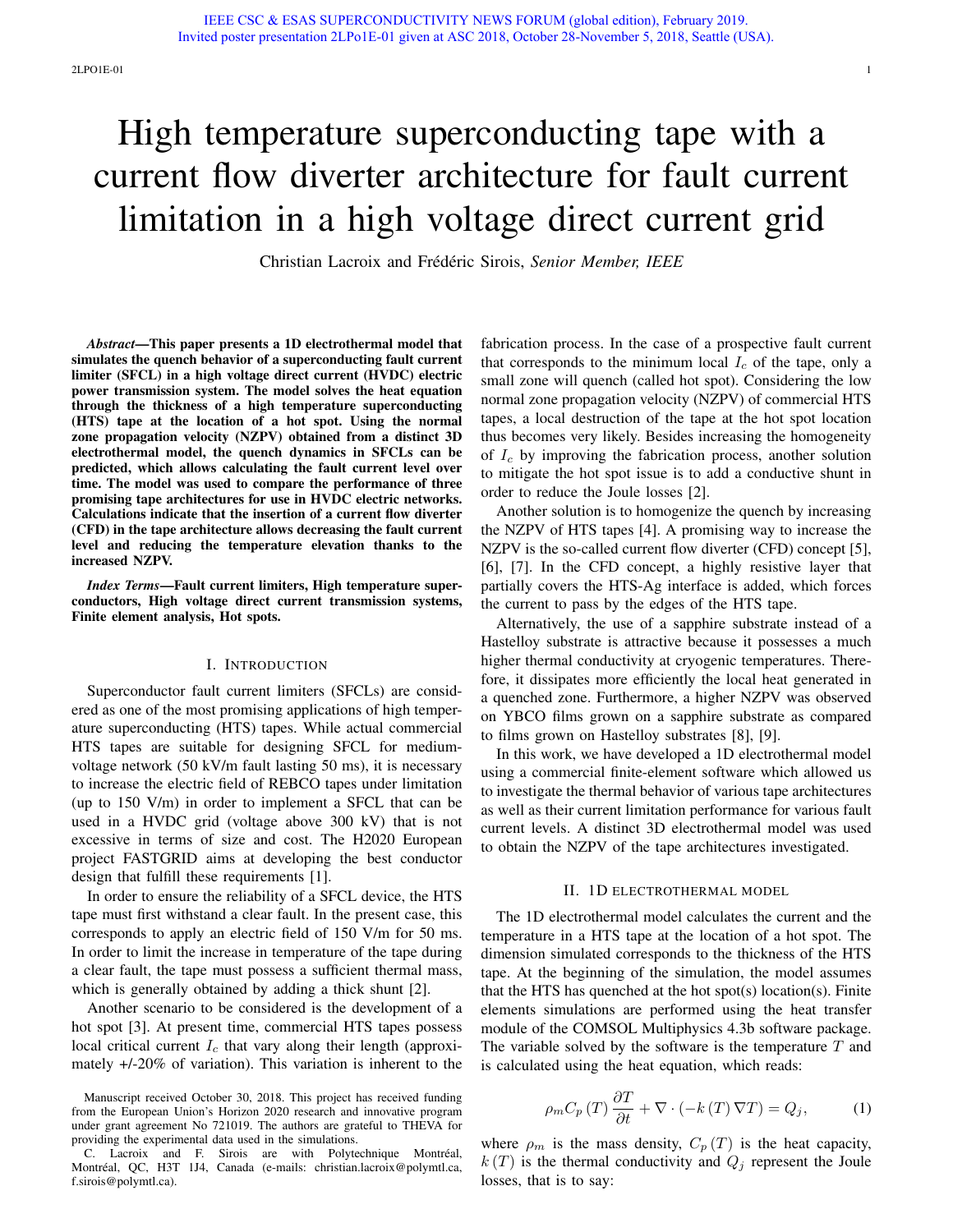2LPO1E-01 2



Fig. 1. Electrical network used to simulate a fault current.



Fig. 2. The model assumes that the distance between the hot spots  $(L_d)$  is the same all along the tape.

$$
Q_j = \rho(T) J^2. \tag{2}
$$

We assume no heat exchange between the HTS tape and its surrounding (adiabatic conditions). The following Neumann boundary condition is thus applied on both surfaces of the the tape:

$$
\mathbf{n} \cdot \nabla T = 0. \tag{3}
$$

The electrical behavior of the DC network is modeled by a voltage source connected to two resistances in series: the first resistance  $R<sub>s</sub>$  represents the SFCL, whose value depends on the current flowing in the SFCL, and the second resistance  $R_L$ represents the impedance of the network in normal conditions (see Figure 1). To simulate a fault current, a resistance  $R_f$ is placed in parallel with  $R_L$ . The value of  $R_f$  is used to adjust the level of the fault current. The total impedance of the network  $R_n$  is thus given by

$$
R_n = R_s + \frac{R_L R_f}{R_L + R_f}.\tag{4}
$$

The voltage  $V$  of the electrical network is determined considering the maximum electric field  $E_{max}$  that the HTS tape must withstand (150 V/m), the distance between each hot spot  $L_d$  and the number of hot spots  $N$ , *i.e.* 

$$
V = E_{max} N L_d. \t\t(5)
$$

We assume that the hot spots are equally distant (see Figure 2). The impedance  $R_L$  of the network in normal conditions is determined by the nominal current  $I_n$  in normal conditions, which is set to  $0.5I_c$ . We thus have

$$
R_L = \frac{E_{max} N L_d}{0.5 I_c}.
$$
\n<sup>(6)</sup>

The resistance of the SFCL is determined as follows. First, the mean conductivity of the tape in the quenched region is calculated using the following expression:

$$
\langle \sigma \rangle = \sum_{i} \frac{\sigma_i t_i}{\sum_i t_i},\tag{7}
$$

where  $\sigma_i$  and  $t_i$  are the conductivity and thickness of the  $i^{th}$  layer, respectively. The conductivity  $\sigma_i$  of a layer is determined from the average temperature on its cross-section  $\langle T_i \rangle$ . We assume that the temperature of the whole quenched region is that of the hot spot. This leads to a slight overestimation of the temperature. We estimated that the error generated by this approximation is less than 5%.

The total resistance of the SFCL is thus expressed as

$$
R_s = \frac{L_{nz}}{\langle \sigma \rangle S},\tag{8}
$$

where  $L_{nz}$  is the total length of the tape in a quenched state, and  $S$  is the total area of the cross-section of the tape, which is given by  $S = \sum_i wt_i$ , where w is the width of the tape.

The total length  $L_{nz}$  of the tape that is quenched is given by  $N \min(2tv_{nz}, L_d)$ , where t is the time elapsed after the generation of the first normal zone and  $v_{nz}$  is the NZPV. The factor of 2 represents the fact that the normal zone propagates in both directions along the length of the tape.

Calculations of the NZPV for each tape architecture considered here are detailed in the next section. As we will see,  $v_{nz}$  varies with the applied current. In the 1D electrothermal model, the value of  $v_{nz}$  is considered constant during the whole simulation. Its value is fixed at the beginning of the simulation using the value of the prospective fault current  $I_f$ , where  $I_f = V(R_f + R_L)/(R_f R_L)$ . We estimate that the error caused by this simplification is less than 10% in the worst case.

Once  $R_s$  is known, the total current in the tape is given by  $I = V/R<sub>s</sub>$ . Using the conductivity of each layer  $\sigma<sub>i</sub>$ , as well as the respective cross-section of each layer, it is easy to find the current flowing in each layer.

### III. HTS CONDUCTOR DESIGN

In this work, we first targeted potential tape architectures that met our temperature safety criterion for the two extremes cases: clear fault and hot spot. The temperature safety criterion was chosen to be 425 K. Therefore, we performed numerical calculations in clear fault and hot spot conditions for various possible architectures and, based on the results, we chose three promising architectures (see Table I).

Regarding the materials used, we explore several combinations. The superconducting material consisted of a 3.3  $\mu$ mthick GdBaCuO (or GBCO) layer. For the substrate, two types of material were considered: Hastelloy and sapphire. While Hastelloy is commonly used in the fabrication of 2G HTS CCs, it is only recently that it was reported that cuprate superconductors could be grown on long length (more than 1 meter) sapphire ribbons [1], [10]. For all architectures, we assumed the presence of a silver layer whose thickness was at least 500 nm on the GBCO layer. Finally, we explored several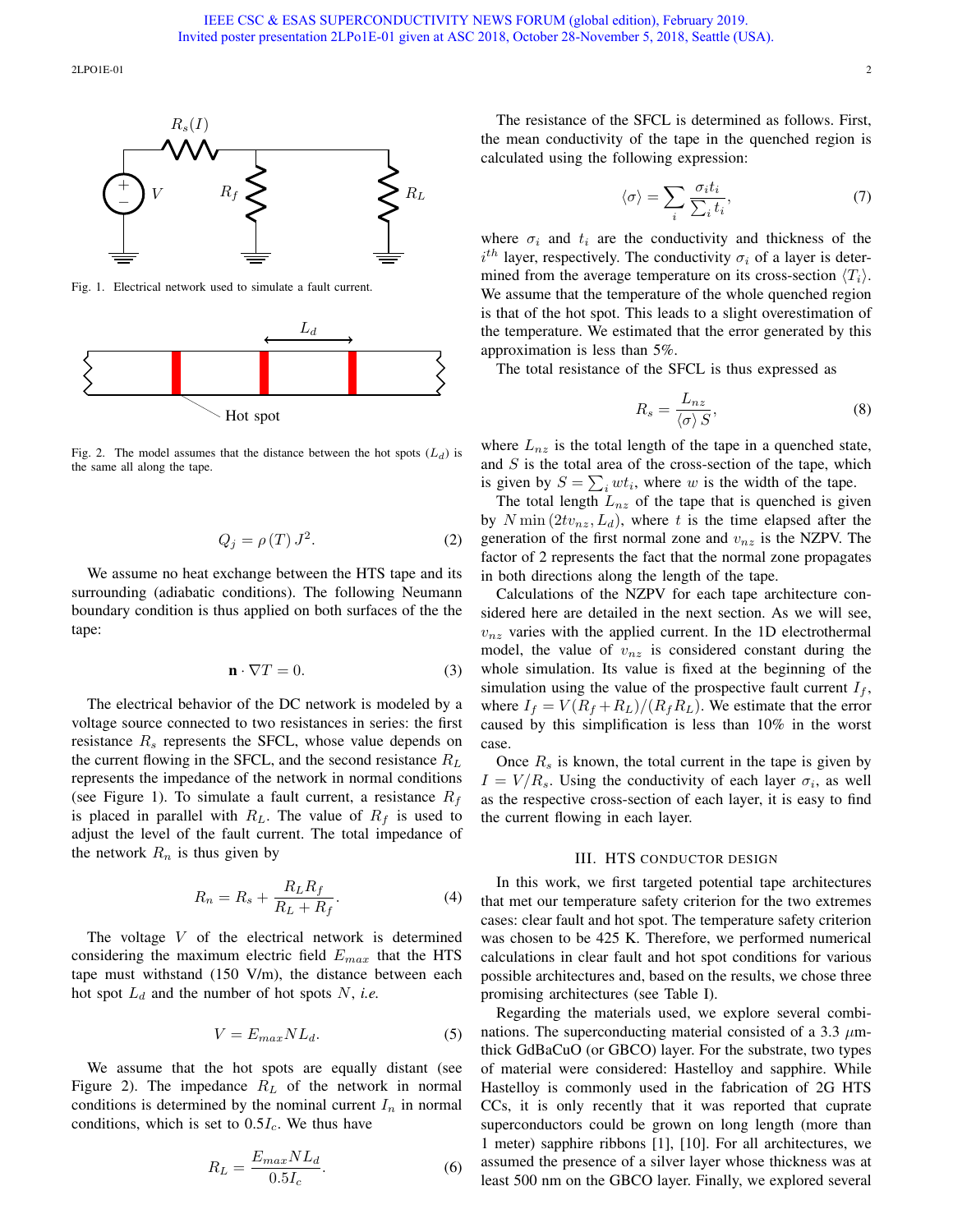2LPOIE-01 3

TABLE I COMPOSITION OF CHOSEN TAPE ARCHITECTURES. THE THICKNESSES OF EACH LAYER ARE GIVEN IN PARENTHESIS.

| Architecture | <b>Substrate</b> | <b>Silver</b>  | <b>Shunt</b>              |
|--------------|------------------|----------------|---------------------------|
|              | Hastelloy        | Surround       | Tin solder $(2\mu m)$     |
|              | $(500 \mu m)$    | $(0.5\mu m)$   | + Hastelloy (500 $\mu$ m) |
| 2            | Hastelloy        | Surround       | Tin solder $(10 \mu m)$   |
|              | $(100 \mu m)$    | $(1 \mu m)$    | + Hastelloy (500 $\mu$ m) |
|              |                  |                | + Surround Steelcast      |
|              |                  |                | $(300 \mu m)$             |
| 3            | Sapphire         | GBCO side only | $Y_2O_3$ (500 $\mu$ m)    |
|              | $(3000 \mu m)$   | $(8\mu m)$     |                           |



Fig. 3. Maximum temperature calculated in the GBCO layer over time during a clear fault. (See Table I for the details of tape architectures 1, 2 and 3)

types of shunt such as Hastelloy (soldered with tin), Steelcast (mix of stycast and micron-sized stainless steel particles) [11] and  $Y_2O_3$ . The material properties of Hastelloy, tin, sapphire,  $Y_2O_3$  and silver are easily found in COMSOL materials data base or in the literature [12], [5], [13]. The thermal properties of GBCO were taken from [14].

Finally, we assumed that the HTS tape was immersed in a subcooled liquid nitrogen bath whose temperature is 65 K. At  $T = 65$  K, the  $I_c$  of a 3.3  $\mu$ m-thick and 12 mm wide GdBaCuO layer was set to 1265 A.

To simulate the clear fault scenario, we set  $R_f = 0$ , meaning that the whole voltage develops in the SCFL. The resulting maximum temperature in the GBCO layer over time is given in Figure 3, while the current in the tape over time is given in Figure 4.

We observe that the temperature reached after 50 ms is 400 K or below, which satisfies our safety temperature criterion of 425 K. We note that the maximum temperature in the clear fault scenario is lower for architecture 3. This is due to the increase of silver resistivity when temperature increases, in contrary to Hastelloy, whose resistivity is nearly temperature independent. This is also seen in Figure 4 where the current decreases faster in the case of architecture 3. However, the peak current is much higher in case of architecture  $3 \approx 4$  kA)



Fig. 4. Total network current over time during a clear fault.



Fig. 5. Example of current sharing between layers of architecture #1 in the case of a clear fault.

in comparison with architectures 1 and 2 ( $\approx$  2.3 kA for architecture 1 and  $\approx 2.7$  kA for architecture 2).

An example of current sharing between the layers of architecture 1 in the case of a clear fault is presented in Figure 5. We observe that most of the current flows in the Hastelloy layers since more than 99% of the volume of the tape is made from Hastelloy. Since the electrical conductivity of Hastelloy is almost temperature-independent, the amount of current flowing into it stays the same as time progresses (and temperature increases), as opposed to what happens in the silver and tin layers.

The hot spot scenario assumed that a single hot spot was generated. Furthermore, we assumed that the fault current amplitude was equal to  $I_c$  (1265 A) and was constant over time. This was implemented in the model by setting  $R_s = 0$ and  $R_f = R_L$ . The maximum temperatures over time for all architectures are presented in Figure 6. We observe that the maximum temperature is lower than our safety temperature criterion (425 K) for all architectures. We also note that the maximum temperature of architecture 1 after 50 ms is much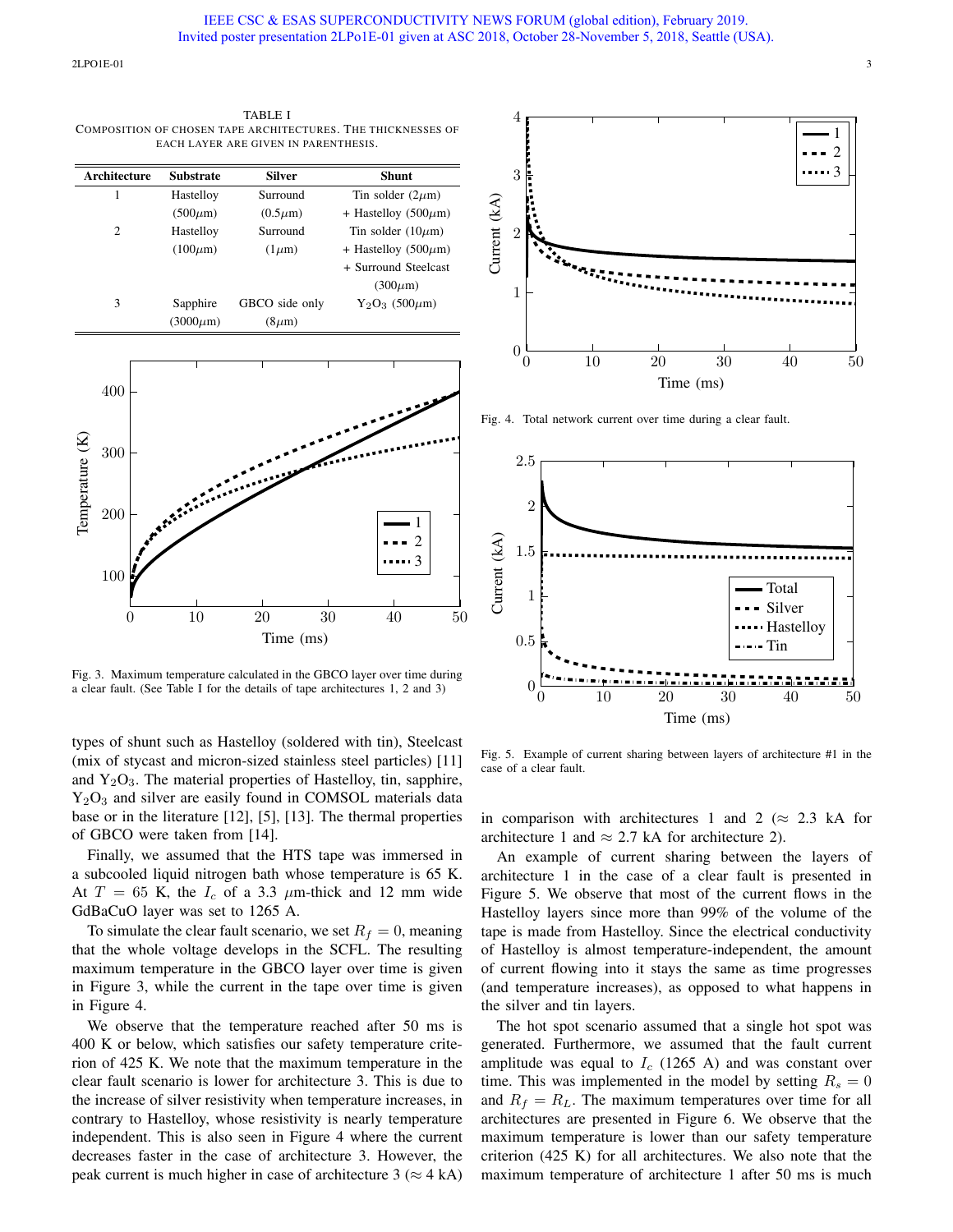2LPO1E-01 4



Fig. 6. Maximum temperature calculated in the GBCO layer over time in presence of a single hot spot. The applied current is constant over time and is equal to the critical current (1265 A).

lower than that of architectures 2 and 3. This can be explained by the lower resistance per meter of architecture 1.

## IV. EVALUATION OF THE NZPV

In order to obtain the NZPV, three-dimensional finite element simulations were run in the Joule heating module of the COMSOL Multiphysics 4.3b software package. Details of the model can be found in Refs. [5], [7]. The variables solved for in the model were the electrical potential V and the temperature  $T$ , and were calculated using the current continuity equation and heat equation, respectively. The current  $I(t)$  was imposed at one end of the tape while the other end was grounded.

The electrical conductivity of GBCO in the flux creep and flux flow regimes was approximated by a power-law model, while the transition from the superconducting state to the normal state was modeled assuming two resistances in parallel. Explicitly, the equations used in the model for the electrical properties of GBCO in the superconducting state were

$$
\sigma_{GBCO}(T) = \sigma_{sc}(T) + \sigma_n(T), \tag{9}
$$

$$
\sigma_{sc}(T) = \frac{J_c(T)}{E_0} \left(\frac{\|E\|}{E_0}\right)^{\frac{1-n(T)}{n(T)}},\tag{10}
$$

where  $\sigma_{sc}(T)$  is the conductivity in the superconducting state,  $\sigma_n(T)$  is the conductivity in the normal state,  $J_c(T)$  is the critical current density,  $||E||$  is the norm of the electric field,  $E_0$  is the electric field criterion and  $n(T)$  is a fitting parameter.

The critical current density  $J_c$  and n-factor of GBCO in selffield have been obtained experimentally over a temperature range from 25 K up to 90 K. They were fitted with polynomial functions. The polynomial functions included in the model were:

$$
J_c(T) = 4.016 \times 10^{-5} T^4 - 8.9 \times 10^{-3} T^3
$$
  
+ 7.256 × 10<sup>-1</sup> T<sup>2</sup> - 35.7T + 1189, (11)



Fig. 7. Dependence of the NZPV with the applied current for all three architectures with and without a CFD.

$$
n(T) = 2.99 \times 10^{-7} T^5 + 7.546 \times 10^{-5} T^4 - 7.844
$$
  
× 10<sup>-3</sup> T<sup>3</sup> + 4.259 × 10<sup>-1</sup> T<sup>2</sup> - 12.12T + 183.4. (12)

The dependence of the NZPV with current for our three architectures was first obtained. Results are presented in Figure 7 (black lines). The value of the NZPV varied approximately from 0.2 m/s up to 1.7 m/s depending on the applied current. We note that architecture 3 possesses a higher NZPV thanks to its sapphire substrate.

Simulations were also realized for the case where a CFD consisting of a resistive layer covering 90% of the GBCO/Ag interface was inserted in the tape (blue lines in Figure 7). In the case of architectures 1 and 2, the addition of a CFD increases the NZPV by more than one order of magnitude and NZPVs of more than 30 m/s are predicted. In the case of architecture 3, the gain due to the addition of a CFD is less important and corresponds to a gain factor of approximately 1.5.

#### V. CURRENT LIMITATION IN A HVDC NETWORK

In Figure 8, we present the maximum temperature over time calculated with the 1D model in the case where the prospective fault current equals the critical current and hot spots are generated every meter  $(L_d = 1 \text{ m})$ . Comparing with the case of a single hot spot (Figure 6), we observe that the temperatures reached after 50 ms are slightly lower in the case of architectures 1 and 2. In the case of architecture 3, the difference is larger ( $\approx$ 100 K). The reason is due to the higher NZPV of architecture 3 in comparison with architectures 1 and 2 (see Figure 7). The corresponding limited current is presented in Figure 9. While the current limitation is rather small for architectures 1 and 2, architecture 3 is more efficient to limit the current due to its higher NZPV. We note also that, for all three architectures, the quench is only partial after 50 ms.

We have seen before (Figure 7) that the insertion of a CFD in a HTS tape can drastically increase the NZPV. In Figure 10, the maximum temperature in the GBCO layer over time is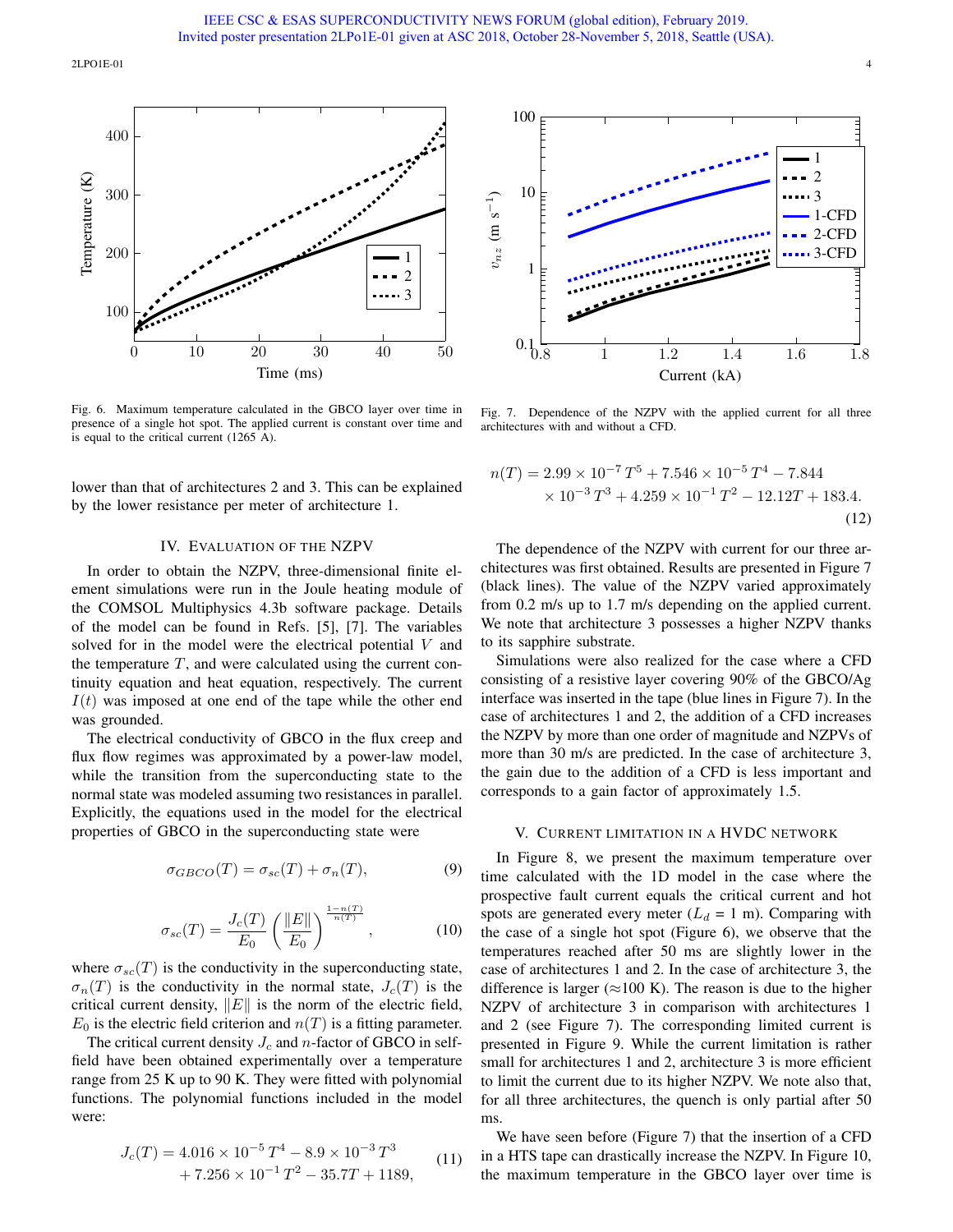2LPOIE-01 5



Fig. 8. Maximum temperature calculated in the GBCO layer over time in presence of hot spots located at each meter ( $L_d = 1$  m). The prospective fault current is equal to the critical current  $(R_f = R_L)$ .

presented for the same parameters as those used for generating Figure 8, except for the NZPV, which is the one calculated in presence of a CFD. We first observe that the temperature reached after 50 ms is lower for all three architectures when a CFD is included. Furthermore, in Figure 11, we observe that the current limitation is more efficient in presence of a CFD. The higher efficacy is a consequence of the higher NZPV induced by the CFD. For example, in the case of architecture 2, the tape becomes fully quenched at  $t \approx 28$  ms (dashed line in Figure 11) and the current corresponds to  $\approx$  55% of the prospective fault current. This is clearly seen by the change of slope in the variation of the current with time. When no CFD is present in architecture 2 (Figure 9), the limitation of the current is much less effective (the current corresponds to  $\approx$  93% of the prospective current). This explains why the temperature is much higher in this case after 50 ms: 363 K (no CFD) versus 210 K (with CFD). Regarding architecture 1, similar trends are observed despite the fact that the current limitation is a bit less effective than with architecture 2. In the case of architecture 3 (sapphire substrate), adding a CFD provides benefits but to a lesser extend. Indeed, as discussed earlier, in the case of architecture 3, the gain in NZPV due to the insertion of a CFD is less important.

We now investigate the effect of the hot spot interdistance. Basically, in our model, when the hot spot interdistance is lower, it corresponds to a higher density of hot spots. In reality, the hot spot interdistance is correlated to the applied current, *i.e.*  $L_d(I)$ , and the relationship between  $L_d$  and I depends on the distribution of  $I_c$  along the length of the tape. Indeed, as the current increases, more and more regions of a HTS tape will quench. However, quantitative values of  $L_d$  requires knowing the local  $I_c$  along the whole length of the tape, but we don't have this information at the moment.

In Figure 12, the temperature of a hot spot is given versus the hot spots interdistance when the prospective fault current is equal to the critical current. We observe that the temperature is lower when the hot spot interdistance is small (less than



Fig. 9. Limited current over time in presence of hot spots located at each meter  $(L_d = 1 \text{ m})$ . The prospective fault current is equal to the critical current  $(R_f = R_L).$ 



Fig. 10. Maximum temperature calculated in the GBCO layer over time in presence of hot spots located at each meter  $(L_d = 1 \text{ m})$  in presence of a CFD. The prospective fault current is equal to the critical current  $(R_f = R_L)$ .

1 cm). The reason is that the tape becomes fully quenched in a timeframe of less than 50 ms, *i.e.*  $v_{nz}L_d < 50$  ms. If the hot spots interdistance is between 1 cm and 1 m, the hot spot temperature increases. The reason is that the NZPV is not high enough to fully quench the tape. Finally, we observe that the temperature of a hot spot is much higher as the density of hot spots becomes lower  $(L_d > 10 \text{ m})$  and temperatures similar to the single hot spot case are found (see Figure 6).

When a CFD is integrated in the tape architecture (Figure 13), we observe that the gain in NZPV allows reducing considerably the temperature elevation for a low hot spot density, which reduces the probability of damaging the tape. However, we observe that the temperature reached after 50 ms for  $L_d > 10$  m is very close again to the temperature obtained for the single hot spot case. This indicates that even if the CFD gives increased robustness, the gain in NZPV due to the CFD is not sufficient to protect the tape in the extreme case of a single hot spot.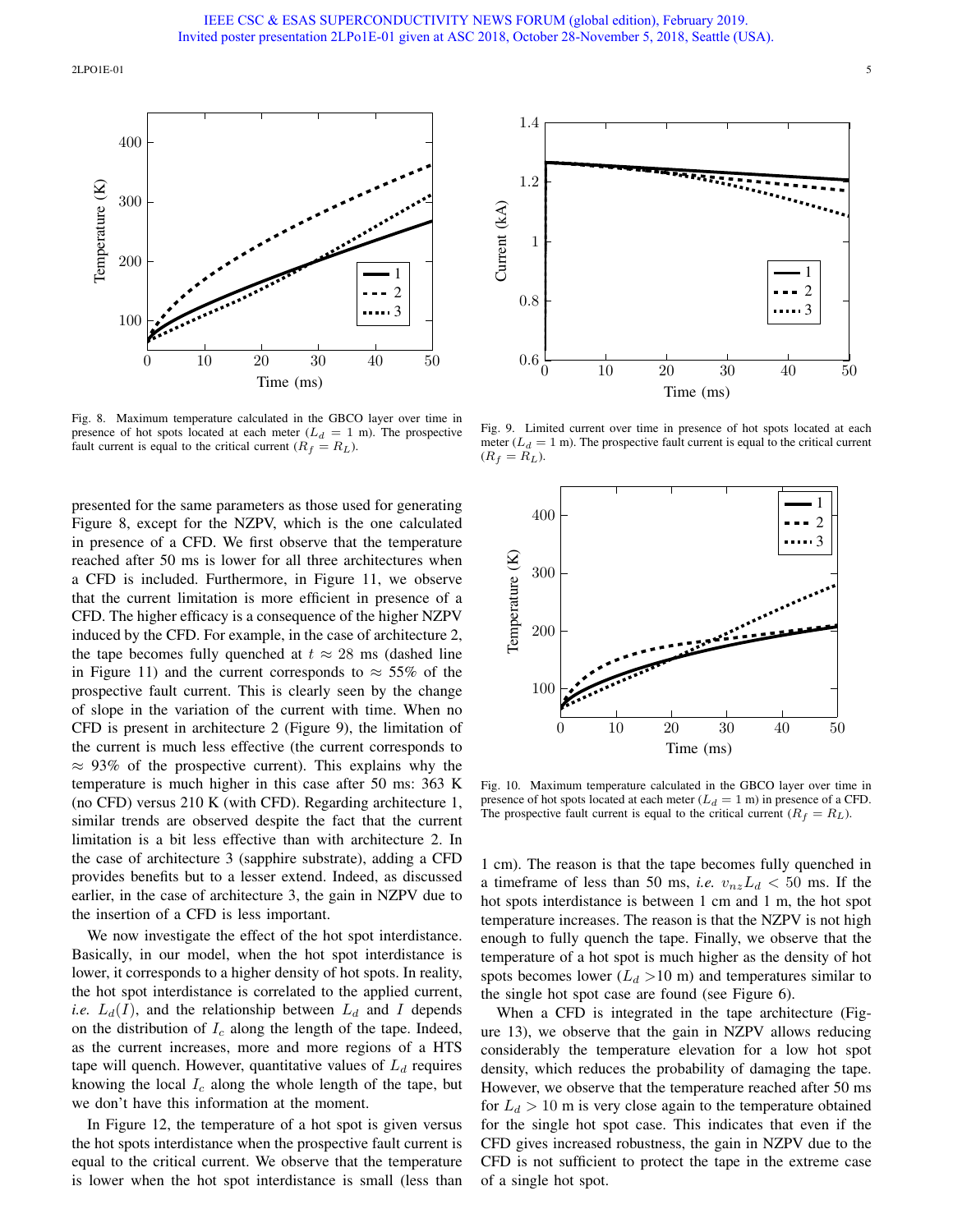2LPO1E-01 6



Fig. 11. Limited current over time in presence of hot spots located at each meter  $(L_d = 1$  m) in presence of a CFD. The prospective fault current is equal to the critical current  $(R_f = R_L)$ .



Fig. 12. Maximum temperature calculated in the GBCO layer in presence of hot spots at  $t = 50$  ms for various  $L_d$ . The prospective fault current is equal to the critical current  $(R_f = R_L)$ .

#### VI. CONCLUDING REMARKS

We developed a 1D electrothermal model to simulate the behavior of a SFCL in a DC electrical network. Firstly, the two extreme cases of fault current, clear fault and single hot spot, were used to design tape architectures whose temperature must remain below a safety temperature criterion in both cases. Different substrates and combination of shunts were considered. While a shunt with high heat capacity and high electrical resistance is preferable in the clear fault scenario, the electrical resistance cannot be too high in order to limit the temperature elevation in the single hot spot scenario. A compromise must then be found to survive the quench in both cases.

The addition of a CFD increases the NZPV, which helps homogenizing the quench and reducing the fault current level and temperature elevation, and thus diminishes the probability of damaging the tape. If one could design a tape architecture with a NZPV of more than roughly 1 km/s, then this would



Fig. 13. Maximum temperature calculated in the GBCO layer in presence of hot spots at  $t = 50$  ms for various  $L_d$  in presence of a CFD. The prospective fault current is equal to the critical current  $(R_f = R_L)$ .

ensure an homogeneous quench of the REBCO within 50 ms even in the worst case scenario of a single hot spot. This would also reduce the temperature elevation in the extreme case of a single hot spot, which in turn, would allow diminishing the total amount of metallic sheath, thus increasing the resistance per meter. Ultimately, a higher resistance per meter requires a smaller amount of GBCO tape which lowers the cost and the size of SCFL.

Eventually, it would be important to develop a more realistic physical model that allows solving  $V$  and  $T$  in 2D (or even 3D) and that includes a real distribution of  $I_c$  in a power systems analysis software such as EMTP-RV. Some efforts have been made towards this goal by Bonnard *et al.* [15]. However, the model developed by Bonnard *et al.* could not include a real distribution of  $I_c$  due to meshing constraints. Indeed, the size of the elements at the frontier between the normal zone and the superconducting zone must be sufficiently small to represent adequately the physical phenomena. Thus, if one wants to simulate hot spots that can be generated anywhere in the tape, a very fine mesh must be used everywhere in the tape geometry. However, having a fine mesh over long lengths of tape would required an enormous computation time. One possibility would be to use adaptive mesh refinement methods to reduce computation time.

Finally, an aspect that was not discussed in this work is the dynamics of the generation of hot spot. It is expected that the generation of hot spot will be harder for tape grown on sapphire simply because of its quite high thermal conductivity. This is an aspect that should be taken in consideration in a future work.

#### **REFERENCES**

- [1] FASTGRID project. https://www.fastgrid-h2020.eu.
- [2] G. Escamez, J. Vialle, C. Bruzek, V. Groe, M. Bauer, and P. Tixador. Numerical Investigations of ReBCO Conductors With High Limitation Electric Field for HVDC SFCL. *IEEE Trans. Appl. Supercond.*, 28(4):1– 5, June 2018.